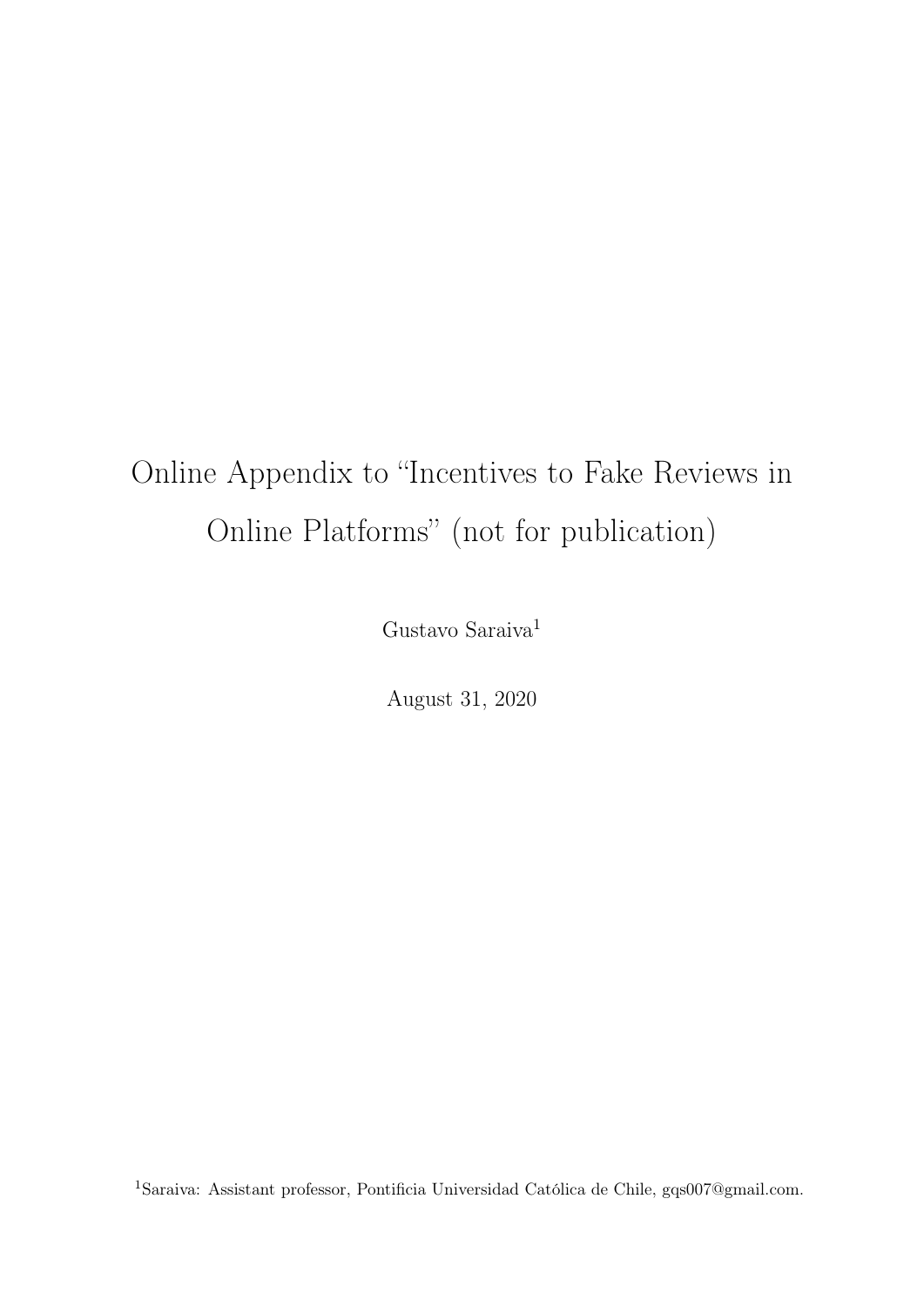,

## Contents

|             | A Bayesian Updating                                         | $\overline{2}$          |
|-------------|-------------------------------------------------------------|-------------------------|
|             | B Proof of proposition 2.1                                  | 3                       |
|             | C Relaxing Rational Expectations                            | $\overline{\mathbf{4}}$ |
|             | D Jaccard similarity index                                  | $\boldsymbol{6}$        |
|             | E Naïve Bayes estimate of text reliability                  | 8                       |
|             | F Regressions that correct for classification error         | 9                       |
|             | G Detecting anomalous peaks on the volume of 5 star reviews | 10                      |
|             | H Alternative database                                      | 12                      |
|             |                                                             | 13                      |
|             |                                                             | 15                      |
| $\mathbf I$ | Solicitation of fake feedback                               | 17                      |

## <span id="page-1-0"></span>A Bayesian Updating

Assume that  $(\varepsilon_t)_{t=1}^{\infty}$  is iid with  $\varepsilon_t \sim N(0, \sigma^2)$ . Then, if in period 1 the firm was to choose  $\eta = \eta_H$  when  $q = 1$ , and  $\eta = \eta_L$  when  $q = 0$ , we would have from Bayes' rule that consumers' updated beliefs that the firm is of high quality ( $q = 1$ ) after observing  $v_1$ should be given by:

$$
\mu_1 = \frac{\mu_0 e^{-\frac{(v_1 - 1 - \eta_H)^2}{2\sigma^2}}}{\mu_0 e^{-\frac{(v_1 - 1 - \eta_H)^2}{2\sigma^2}} + (1 - \mu_0)e^{-\frac{(v_1 - \eta_L)^2}{2\sigma^2}}},
$$

In general, denoting  $\eta: \{0,1\} \times [0,1] \to \mathbb{R}^+$  as consumers' guess regarding the effort level on review manipulation chosen by the seller as a function of its type  $q \in \{0, 1\}$  and customers' beliefs  $\mu_{t-1} \in [0, 1]$ ; we have that, provided such guess is correct, then starting at initial beliefs  $\mu_0$ , customers' beliefs and signals obey the following Markov process:

$$
\mu_t = B(\mu_{t-1}, v_t, \boldsymbol{\eta}) \equiv \frac{\mu_{t-1} e^{-\frac{(v_t - 1 - \boldsymbol{\eta}(1, \mu_{t-1}))^2}{2\sigma^2}}}{\mu_{t-1} e^{-\frac{(v_t - 1 - \boldsymbol{\eta}(1, \mu_{t-1}))^2}{2\sigma^2}} + (1 - \mu_{t-1}) e^{-\frac{(v_t - \boldsymbol{\eta}(0, \mu_{t-1}))^2}{2\sigma^2}}}
$$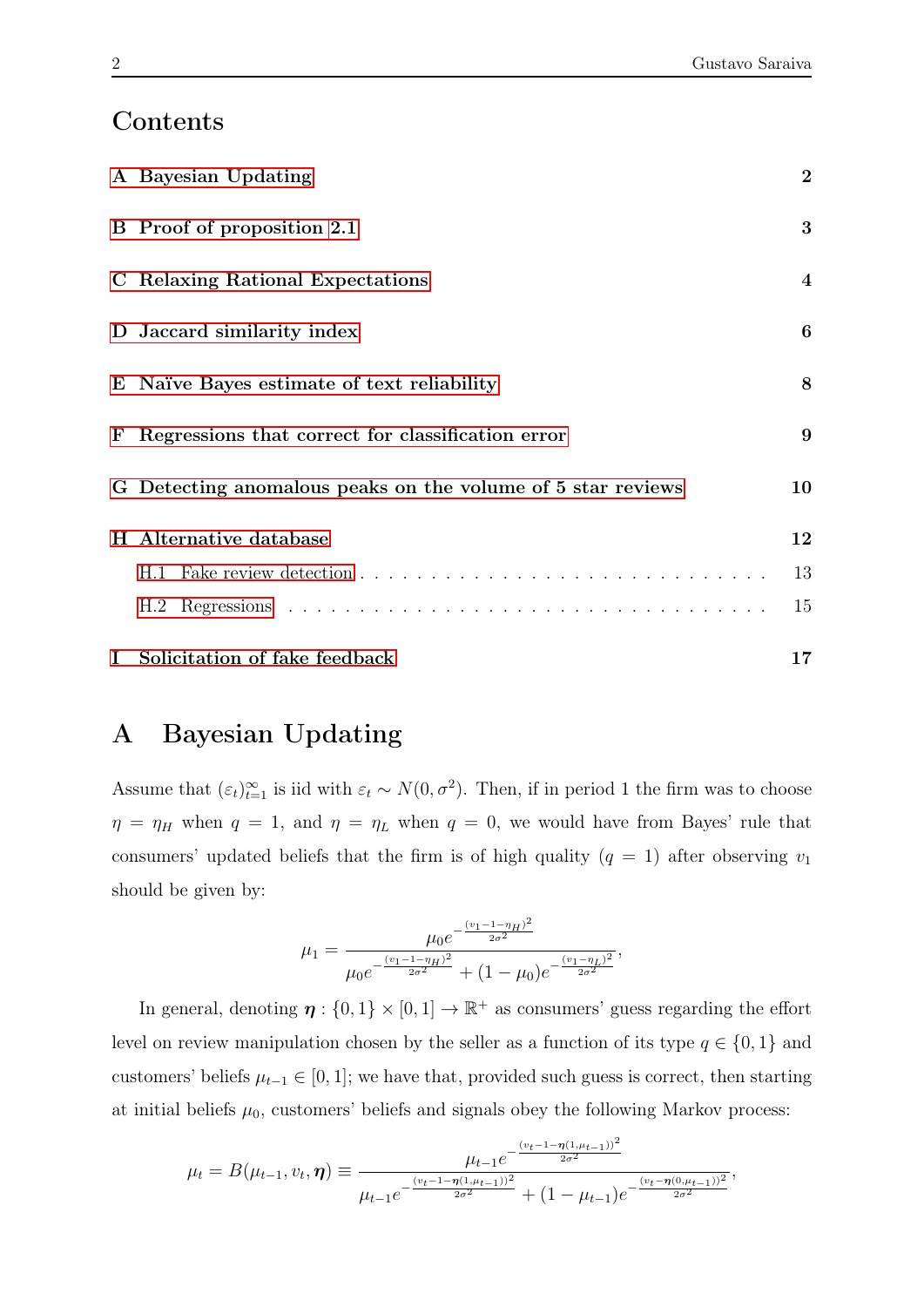for all  $t = 0, 1, 2, \dots$ , where

$$
v_t = q + \boldsymbol{\eta}(q, \mu_{t-1}) + \varepsilon_t
$$

is the signal consumers observe in period t,  $(\varepsilon_t)_{t=1}^{\infty}$  is iid with  $\varepsilon_t \sim N(0, \sigma^2)$ , q is the quality of the firm that is defined initially in period 0, and it is equal to 1 with probability  $\mu_0$ , and 0 with probability  $1 - \mu_0$ , and  $B(\cdot)$  is the Bayesian updating function of beliefs.

Notice that we have made the high level assumption that consumers expect the strategy chosen by the seller,  $\eta: \{0,1\} \times [0,1] \to \mathbb{R}^+$ , to only depend on the seller's type and on the previous beliefs  $\mu_{t-t}$  held by customers. As shown in section [2.2.2,](#page-0-0) given those beliefs, q and  $\mu_{t-1}$  will indeed be sufficient statistics for the seller's optimal policy in period t.

## <span id="page-2-0"></span>B Proof of proposition [2.1](#page-0-0)

**Proof:** Let  $C(X)$  be the set of real bounded continuous functions with the sup norm defined over  $[0, \overline{\eta}]$ . If  $V(q, \cdot) \in C(X)$ , then applying the following transformation T to  $V(q, \cdot)$ :

$$
T(V(q,\mu)) \equiv \max_{\tilde{\eta}} \int_{-\infty}^{\infty} \frac{1}{\sqrt{2\pi\sigma^2}} e^{-\frac{(v-q-\tilde{\eta})^2}{2\sigma^2}} [\omega(\mu') - \lambda \tilde{\eta}^2 + \delta V(q,\mu')] dv \tag{1}
$$

<span id="page-2-1"></span>s.t. 
$$
\mu' = \frac{\mu e^{-\frac{(v-1-\eta(1,\mu))}{2\sigma^2}}}{\mu e^{-\frac{(v-1-\eta(1,\mu))^2}{2\sigma^2}} + (1-\mu)e^{-\frac{(v-\eta(0,\mu))^2}{2\sigma^2}}},
$$
(2)

we have that  $T(V(q, \cdot))$  also belongs to  $C(X)$ . Indeed, because  $\tilde{\eta} \in [0, \overline{\eta}]$ , the expression  $\lambda \eta^2$  is bounded. In addition, because  $q \in \{0,1\}$ , we have that  $0 \leq \mu \leq 1$ , so that  $\omega(\mu') = (1 + \mu)^2/4$  is also bounded. And finally, by assumption,  $V(q, \cdot)$  is bounded, which implies that  $\delta V(q, \cdot)$  is also bounded. So if we aggregate all these terms to form the function  $X(\mu, v, \tilde{\eta}) \equiv \omega(\mu') - \lambda \tilde{\eta}^2 + \delta V(q, \mu')$  defined over  $[0, 1] \times \mathbb{R} \times [0, \overline{\eta}]$  (where  $\mu'$ is obtained by constraint [2\)](#page-2-1), we have that X is bounded. Therefore, there exists  $\underline{x}, \overline{x} \in \mathbb{R}$ such that  $\underline{x} \leq X(\mu, y, \tilde{\eta}) \leq \overline{x}$  for any  $(\mu, v, \eta) \in [0, 1] \times \mathbb{R} \times [0, \overline{\eta}]$ . This implies that

$$
T(V(q,\mu)) = \max_{\tilde{\eta}} \int_{-\infty}^{\infty} \frac{1}{\sqrt{2\pi\sigma^2}} e^{-\frac{(v-q-\tilde{\eta})^2}{2\sigma^2}} X(\mu, v, \tilde{\eta}) dv \in [\underline{x}, \overline{x}], \quad \forall \mu \in [0, 1],
$$

so that  $T(V(q, \cdot))$  is bounded.

The continuity of  $T(V(q,\mu))$  follows from the fact that the function  $f : [0,1] \times [0, \overline{\eta}] \rightarrow$ R such that

$$
f(\mu, \tilde{\eta}) = \int_{-\infty}^{\infty} \frac{1}{\sqrt{2\pi\sigma^2}} e^{-\frac{(v-q-\tilde{\eta})^2}{2\sigma^2}} \left[\mu^2 - \lambda \tilde{\eta}^2 + \delta V(q, \mu')\right] dv,
$$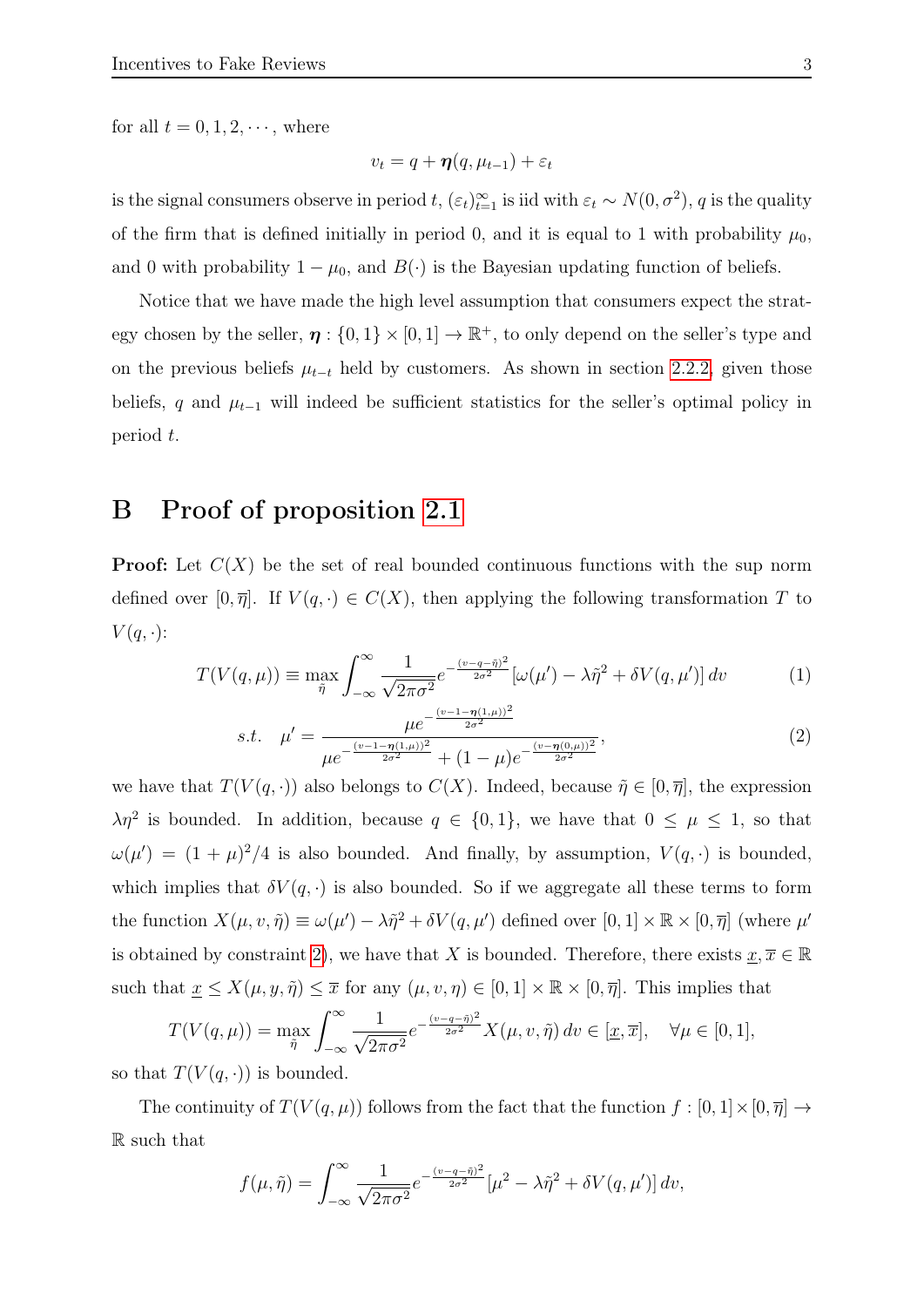is continuous,<sup>[1](#page-3-1)</sup> and the set of feasible choices for  $\tilde{\eta}$ ,  $[0, \overline{\eta}]$ , is compact so that, from the maximum theorem,

$$
T(V(q,\mu)) = \max_{\tilde{\eta} \in [0,\overline{\eta}]} f(\mu, \tilde{\eta})
$$

is continuous with respect to  $\mu$ .

Now the operator  $T: C(X) \to C(X)$  clearly satisfies the Blackwell sufficient conditions for a  $\beta$ -contraction. Because  $C(X)$  is a Banach space, the contraction mapping theorem guarantees that the operator  $T(\cdot)$  has a unique fixed point in  $C(X)$ .

## <span id="page-3-0"></span>C Relaxing Rational Expectations

The results form the previous section were built under the assumption that consumers knew the strategy undertaken by the seller in equilibrium, and thus, would correctly expect some reviews to be fake. But one can also imagine situations in which customers are unaware of the existence of fraudulent reviews, or at least underestimate how prevalent they are. Motivated by that, this section presents the results from the model in a scenario in which most customers incorrectly believe that the effort on review manipulation is zero for both high and low quality sellers (i.e., consumers believe that  $\eta(q,\mu) = 0$  for all  $q \in \{0,1\}$  and  $\mu \in [0,1]$ , and only a small number of sophisticated customers with zero mass correctly guess the strategy undertaken by the seller.

$$
g(\mu, \tilde{\eta}, v) \equiv \frac{1}{\sqrt{2\pi\sigma^2}} e^{-\frac{(v-q-\tilde{\eta})^2}{2\sigma^2}} [\mu^2 - \lambda \tilde{\eta}^2 + \delta V(q, \mu')],
$$

and let  $(\mu_n, \tilde{\eta}_n)_{n=1}^{\infty}$  be a generic sequence defined on  $[0, 1] \times [0, \overline{\eta}]$  such that  $(\mu_n, \tilde{\eta}_n) \to (\mu, \tilde{\eta})$ . Because  $g(\cdot)$ is continuous (since it is the multiplication of continuous functions), the sequence of functions  $h_n : \mathbb{R} \to \mathbb{R}$ such that

$$
h_n(v) = g(\mu_n, \tilde{\eta}_n, v), \quad \forall n \in \mathbb{N} \text{ and } \forall v \in \mathbb{R},
$$

converges pointwise to  $h(\cdot)$  such that

$$
h(v) \equiv g(\mu, \tilde{\eta}, v) \quad \forall v \in \mathbb{R}.
$$

Moreover, because  $|h_n(v)| \leq l(v) \equiv \frac{1}{\sqrt{2\pi}}$  $\frac{1}{2\pi\sigma^2}e^{-\frac{(v-q-\tilde{\eta})^2}{2\sigma^2}}\max\{\overline{x},-\underline{x}\}\$  for all  $n\in\mathbb{N}$  and all  $v\in\mathbb{R}$ , and because  $l(\cdot)$  is integrable, we have from Lebesgue's Dominated Convergence Theorem that

$$
\lim_{n \to \infty} f(\mu_n, \tilde{\eta}_n, v) = \lim_{n \to \infty} \int_{-\infty}^{\infty} g(\mu_n, \tilde{\eta}_n, v) dv = \lim_{n \to \infty} \int_{-\infty}^{\infty} h_n(v) dv = \int_{-\infty}^{\infty} h(v) dv = f(\mu, \tilde{\eta}, v).
$$

<span id="page-3-1"></span><sup>&</sup>lt;sup>1</sup>To show that  $f(\mu, \tilde{\eta})$  is continuous, define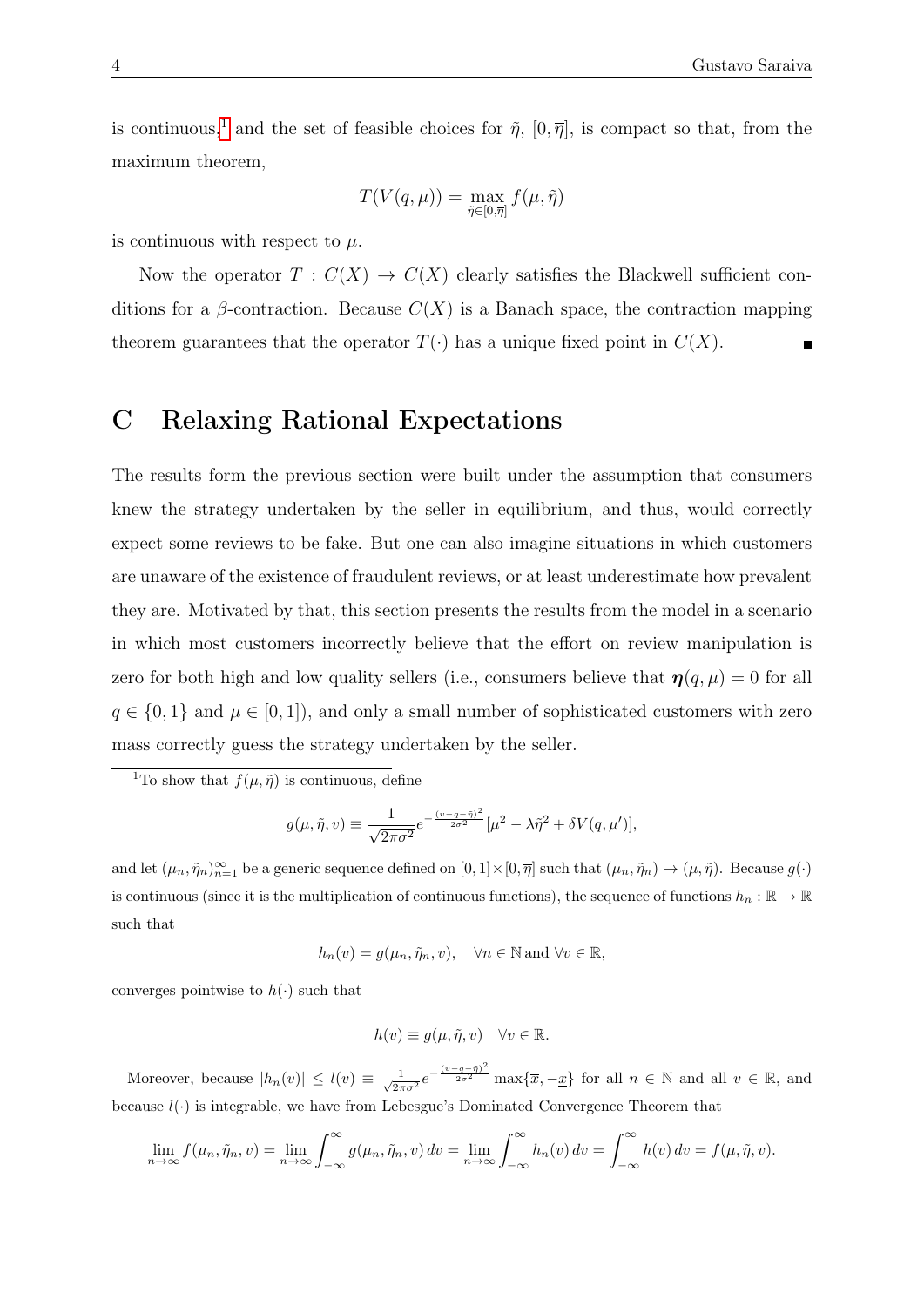Figure [I](#page-4-0) displays the equilibrium strategy from both high and low quality sellers in this new environment, together with the equilibrium strategy from the standard version of the model where all consumers have rational expectations. At least for the set of parameters that we tested, we find that when consumers are unaware of the existence of fake reviews, high quality sellers tend to engage in less review fraud, while low quality sellers end up faking more reviews.

<span id="page-4-0"></span>

Figure I: Equilibrium as a function of  $\mu$ , when  $\delta = .8$ ,  $\lambda = 1$  and  $\sigma^2 = 1$ , when consumers know the strategy taken by the seller, and when consumers are naive and believe the seller does not engage in review manipulation (i.e., they believe  $\eta(q,\mu) = 0$  for all  $q,\mu$ ).

As this diminishes the gap between the signals from high and low quality sellers, sophisticated consumers take longer to learn the true type from the seller, as displayed in the red lines from figure [II.](#page-5-1) As to naive customers, the green lines from the figure show that their expectation regarding the quality from both high and low quality sellers increase, as they do not suspect ratings to have been inflated by the seller.

A similar pattern emerges by allowing the fraction of sophisticated consumers to have a positive mass, as depicted in figure [III.](#page-6-0) For all combination of parameters that we tried we obtained the same result: the greater the mass of consumers that are unaware of the existence of fake reviews, the lower is the effort of review manipulation from high quality sellers, and the higher is the effort of review manipulation from low quality sellers. So in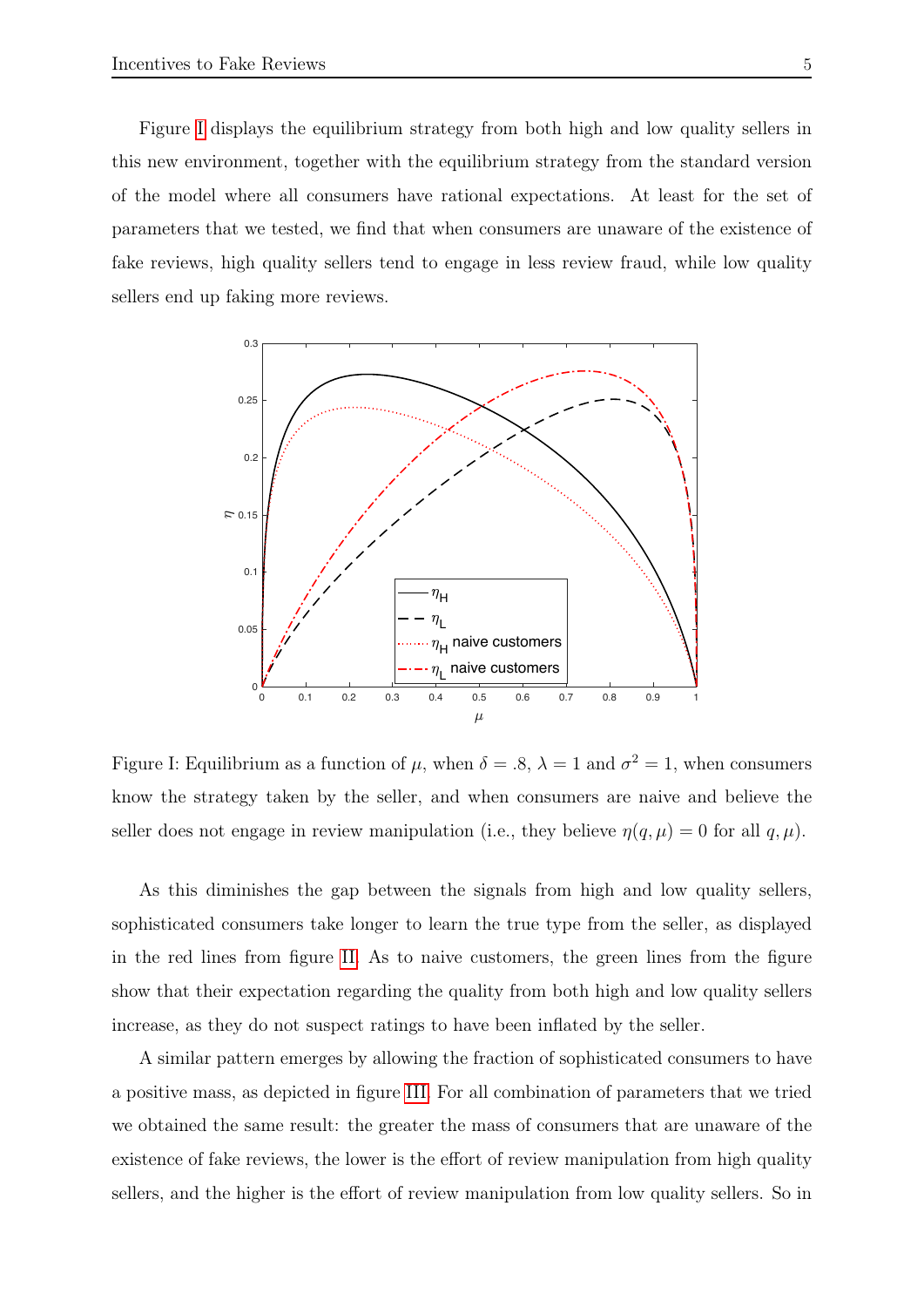<span id="page-5-1"></span>

Figure II: The average simulated evolution of reputation when the seller is faced with naive customers and a small fraction of sophisticated customers, starting at different  $\mu_0$ 's, when  $\delta = .8$ ,  $\lambda = 1$ ,  $\sigma^2 = 1$ .  $\mu_H$  corresponds to the average reputation from high quality sellers, whereas  $\mu_L$  corresponds to the average reputation form low quality sellers.

principle, educating naive customers about the existence of fake reviews in the platform could increase the gap of signals generated by high vs low quality sellers, thus increasing the speed with which sophisticated customers learn the true quality of the seller.

## <span id="page-5-0"></span>D Jaccard similarity index

To compute the Jaccard similarity index, we first generate all sequences of 4 words from each review. We call those sequences as "shingles". As an example, consider the following hypothetical review:

"These wireless earphones are the best!"

The shingles from the above sentence are:

- 1. "These wireless earphones are"
- 2. "wireless earphones are the"

#### 3. "earphones are the best"

Now doing the same process with the following sentence:

"Those earphones are the best I ever had!",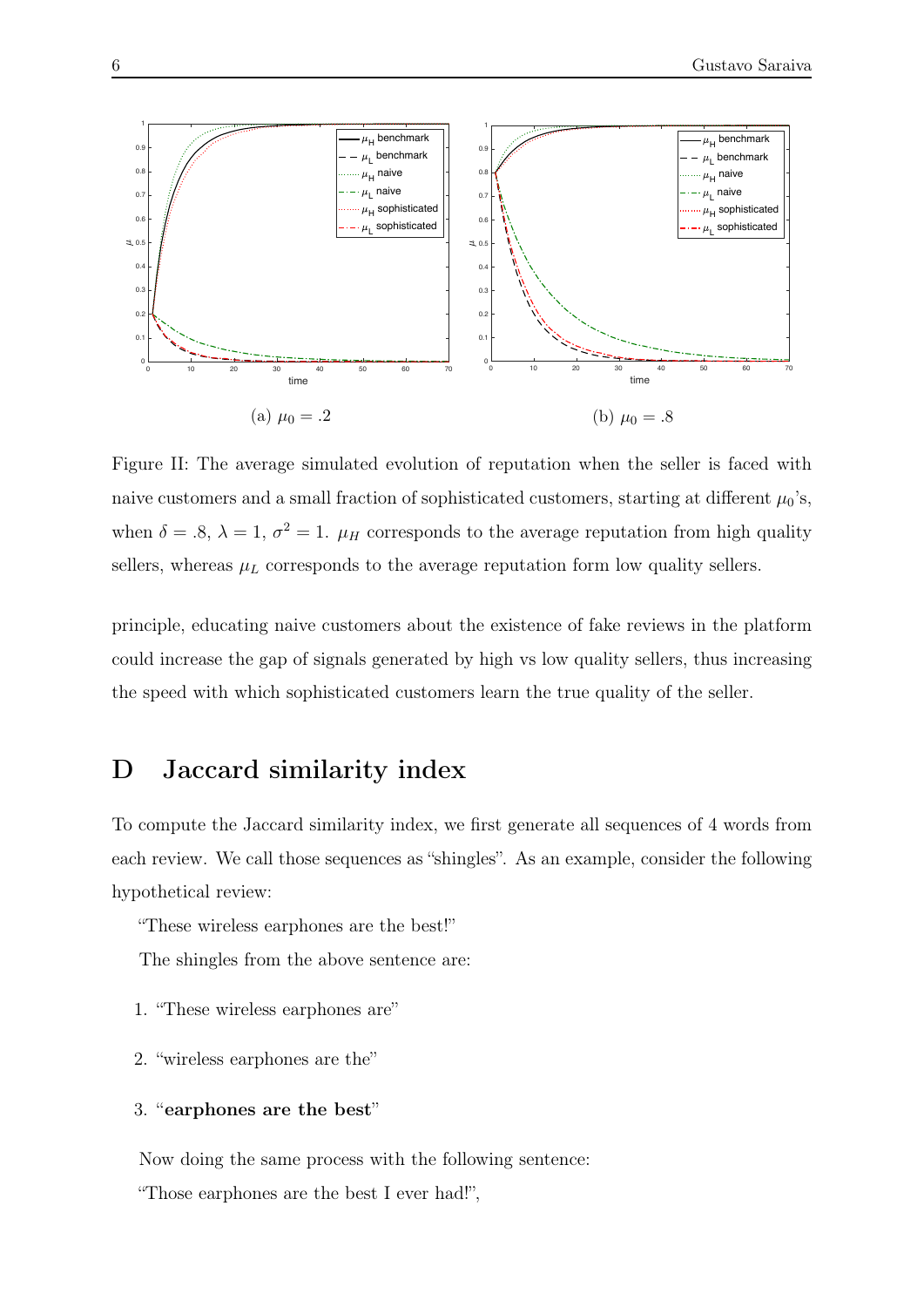<span id="page-6-0"></span>

Figure III: Optimal strategy from high and low types, when a fraction  $\alpha \in [0,1]$  of customers uniformly distributed between [0, 1] are naive and the remaining customers are sophisticated. Lighter gray lines correspond to higher values of  $\alpha$ .

we get the shingles

I "Those earphones are the"

#### II "earphones are the best"

III "are the best I"

#### IV "best I ever had"

The Jaccard similarity between those two reviews is given by the number of shingles that intersect divided by the added number of shingles from each review. So in the current example, one can see that shingles 3 and II are the only ones that match. So the Jaccard similarity between those reviews is given by  $2/(3 + 4) = 0.29$ .

While computing the Jaccard similarity index is computationally feasible for a pair of small reviews, doing so for thousands of potentially large reviews is computationally infeasible.[2](#page-6-1) In those cases, hashing algorithms can be used to consistently estimate the

<span id="page-6-1"></span> $^{2}$ For one of my samples, I would need to make 4.17e+10 of those computations.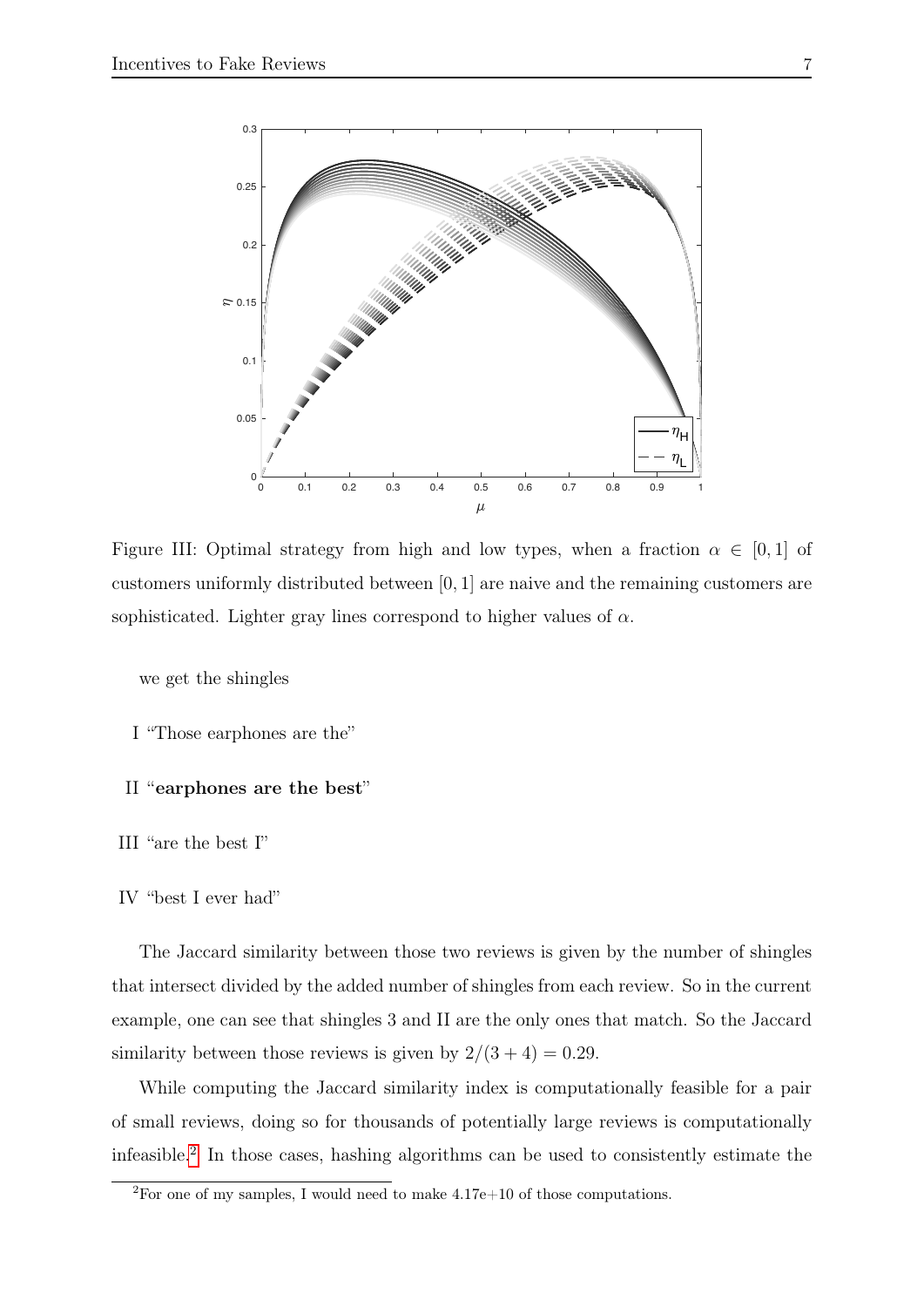actual Jaccard index in a computationally feasible way. For the purposes of this research I used the MinHash algorithm.[3](#page-7-1)

## <span id="page-7-0"></span>E Naïve Bayes estimate of text reliability

As mentioned earlier, text similarity was build by using a Naïve Bayes classifier. At a high level, the process consists on computing the frequency from each word that appears among fake and real reviews, and then using those frequencies to estimate the probability that a certain sequence of words was generated from a legitimate or a fraudulent review. The process can be employed using content from both review text and review title.

More precisely, let  $text = (w_1, w_2, \dots, w_n)$  represent a generic sequence of words used to review a product. Then it follows from Bayes' rule that:

$$
P(\text{fake}|\text{text}) = \frac{P(\text{text}|fake)P(fake)}{P(\text{text})},
$$

and

<span id="page-7-2"></span>
$$
P(\text{real}|\text{text}) = \frac{P(\text{text}| \text{real})P(\text{real})}{P(\text{text})},
$$

where the notation is self explanatory.

So conditional on its content, a review is more likely to be fake iff

$$
P(\text{fake}|\text{text}) > P(\text{real}|\text{text})
$$
  
\n
$$
\iff P(\text{text}|\text{fake})P(fake) > P(\text{text}|real)P(\text{real})
$$
  
\n
$$
\iff \log(P(\text{text}| \text{fake})) + \log(P(fake)) > \log(P(\text{text}| \text{real})) + \log(P(\text{real})).
$$
 (3)

Getting an unbiased and consistent estimate of  $P$ (fake) is relatively easy: one only needs to compute the fraction of reviews in the sample that are fake (though in practice one actually uses the fraction of reviews in the sample that are classified as fake, as it is virtually impossible to perfectly distinguish fake reviews from real ones). But creating an unbiased and consistent estimator of  $P(\text{text}|fake)$  and  $P(\text{text}|real)$  requires imposing stronger restrictions in the data generating process (DGP) governing review texts.

The Naïve Bayes classifier approach simplifies the DGP from review texts by assuming that words are generated randomly and independently. Though this assumption is clearly not very realistic, as words need to be put in a logical order in order to convey meaning, it

<span id="page-7-1"></span><sup>3</sup>Details of the algorithm can be found at ?.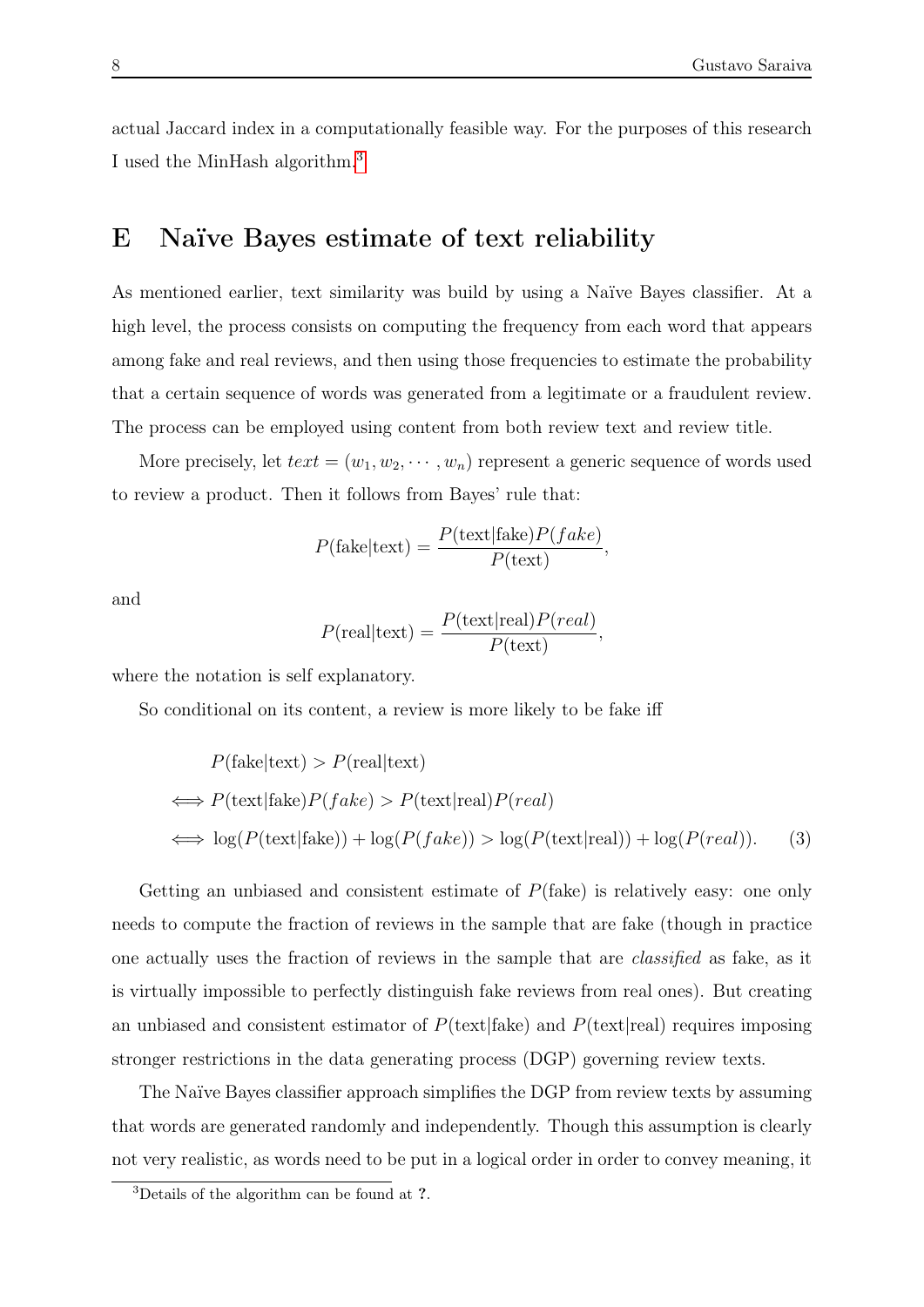greatly simplifies the process of finding a reliable estimate of  $P(\text{text}|fake)$ . Indeed, letting  $text = (w_1, w_2, \dots, w_n)$  denote the sequence of words from a review, this assumption implies that

$$
P(\text{text}|\text{fake}) = \prod_{i=1}^{n} P(w_i|\text{fake}).
$$

Because the probabilities  $P(w_i | \text{fake})$  can be consistently estimated by computing the proportion of times each word  $w_i$  appears on the set of words used to write fake reviews, one can consistently estimate  $P(\text{text}|fake)$  by multiplying those estimated probabilities.<sup>[4](#page-8-1)</sup> The same approach can be applied to estimate  $P(\text{text}|real)$ .

So the aforementioned procedure was used to estimate the left and righthand side of inequality [3.](#page-7-2) If the estimated  $P(\text{real}|\text{text})$  was greater than  $P(\text{fake}|\text{text}),$  then the dummy variable "Reliability index from review text" would assume value 1, else it would assume value 0.

### <span id="page-8-0"></span>F Regressions that correct for classification error

The logit model estimated in section [3.5](#page-0-0) implicitly assumed that the variable  $y_{i,s,t}$  used to classify reviews as fake or real was flawless, i.e., that there were no instances in which some fake reviews were incorrectly classified as real, and vice versa. But in practice the researcher can not determine with absolute certainty whether a review is fake or not, so that one should expect a certain degree of misclassification to be present in the dataset. In our case, even though reviews were only classified as fake when very strong evidence supported that those reviews were in fact fake (see section [3.2\)](#page-0-0), it is very likely that some of the fake reviews from our sample were incorrectly classified as real. So in essence our variable of interest  $y_{i,s,t}$  is not observable. What is observable instead is  $y_{i,s,t}^o$ , an indicator variable that equals 1 if the researcher classified review i from product s posted at time t as fake, and zero otherwise, where occasionally we may have  $y_{i,s,t}^o \neq y_{i,s}$ .

Because the presence of misclassifications of the dependent binary variable causes the Probit and Logit estimates to be biased and inconsistent, I use an estimation approach proposed by ? that corrects for endogenous misclassifications. Formally, let  $z_{i,t,s}$  be a vector of covariates that can predict whether or not a review is fake, such as whether

<span id="page-8-1"></span> $4\text{As a standard approach, stop words, such as 'T', 'there', 'but', etc., were removed from the reviews.}$ before conducting the Naïve Bayes estimation.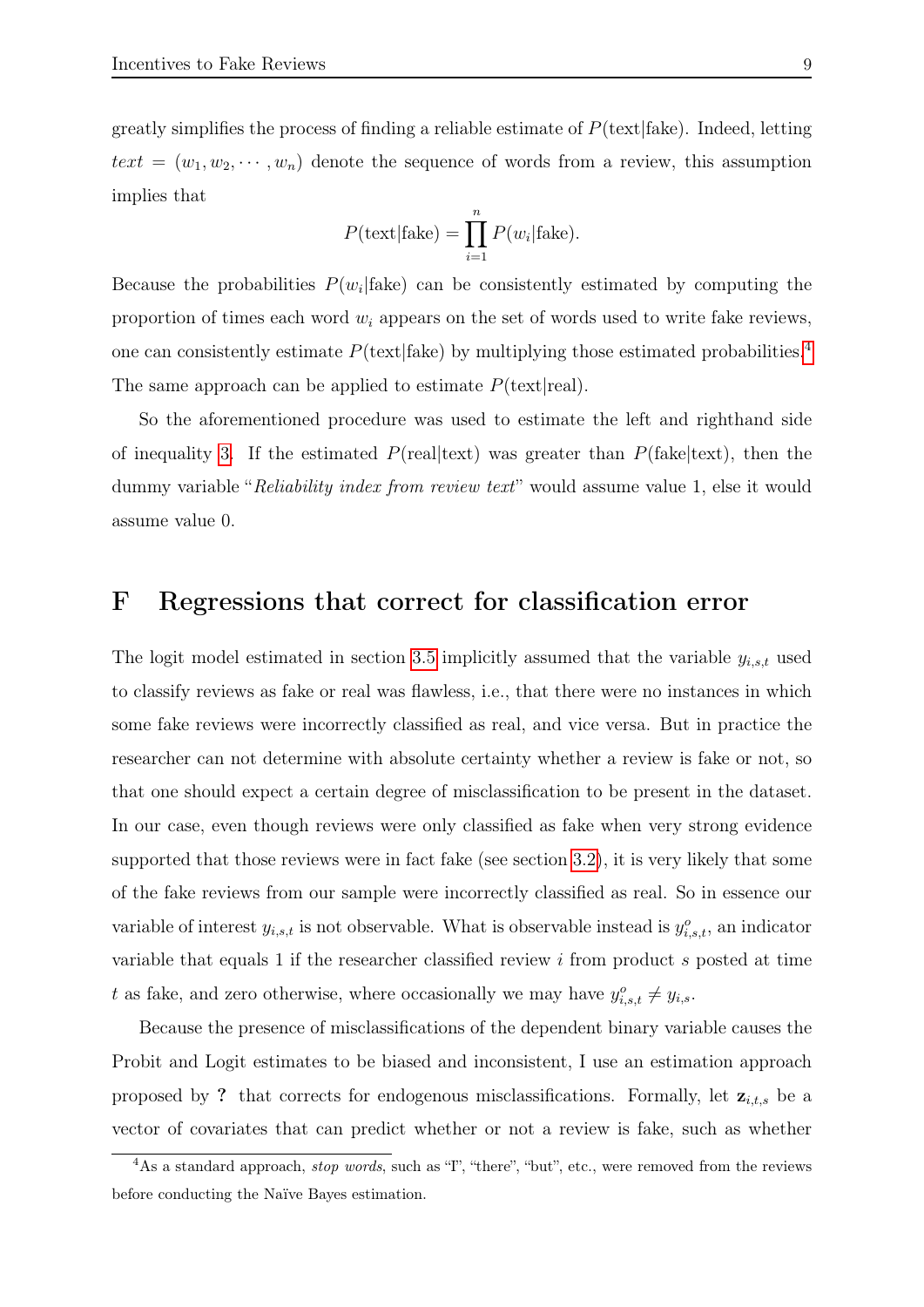the review had a verified purchase tag, or whether it contained a picture or a video, etc. Then we assume that the probability that a review is classified as fake when the review is in indeed fake conditional on the vector of covariates  $z_{i,s,t}$  is given by:

$$
Prob(y_{i,s,t}^o = 1 | y_{i,s,t} = 1, \mathbf{z_{i,s,t}}) = F_o(\mathbf{z}_{i,s,t}\gamma),
$$

where  $F_o(\cdot)$  is a cdf. Because reviews from our sample were classified as fake only when very strong evidence supported that they were so, I assume that a real review from our sample is never incorrectly classified as fake, i.e.,

$$
Prob(y_{i,s,t}^o = 1 | y_{i,s,t} = 0, \mathbf{z_{i,s,t}}) = 0.
$$

So letting  $\mathbf{x}_{i,s,t}$  denote the vector of explanatory variables of interest, namely, the time it took for the review to be posted and the product's current reputation level, and letting  $z_{i,t,s}$  be the vector of covariates used to control for classification error, we have that the conditional probability of observing  $y_{i,s,t}^o = 1$  is given by

$$
Prob(y_{i,s,t}^o = 1 | \mathbf{x}_{i,s,t}, \mathbf{z}_{i,s,t}) = Prob(y_{i,s,t} = 1 | \mathbf{x}_{i,s,t}) Prob(y_{i,s,t}^o = 1 | y_{i,s,t} = 1, \mathbf{z}_{i,s,t})
$$

$$
= F(\mathbf{x}_{i,s,t} \beta) F_o(\mathbf{z}_{i,s,t} \gamma)
$$

With these probabilities, we can then build the loglikelihood function

$$
l(\beta,\gamma) = \sum_{i,s,t} \left[ y_{i,s,t}^o \log(F(\mathbf{x}_{i,s,t}\beta) F_o(\mathbf{z}_{i,s,t}\gamma)) + (1 - y_{i,s,t}^o) \log(1 - F(\mathbf{x}_{i,s,t}\beta) F_o(\mathbf{z}_{i,s,t}\gamma)) \right],
$$

and maximize it to obtain estimates of  $\beta$  and  $\gamma$ .

The results from this regression are depicted in table [I.](#page-10-0) Again, the results from the regression are very similar to the ones obtained earlier in section [3.5](#page-0-0) and depicted in table [3.](#page-0-0) Looking at the variables of interest, they exhibit the same patterns as the ones derived earlier: older reviews are more likely to be fake, and the probability of a review being fake is smaller for very low or very high levels of reputation  $\mu_{i,s,t}$ .

## <span id="page-9-0"></span>G Detecting anomalous peaks on the volume of 5 star reviews

Detecting spikes on the number of 5 star reviews received by a seller was done using an STL (seasonal trend decomposition) approach. The process consists on first estimating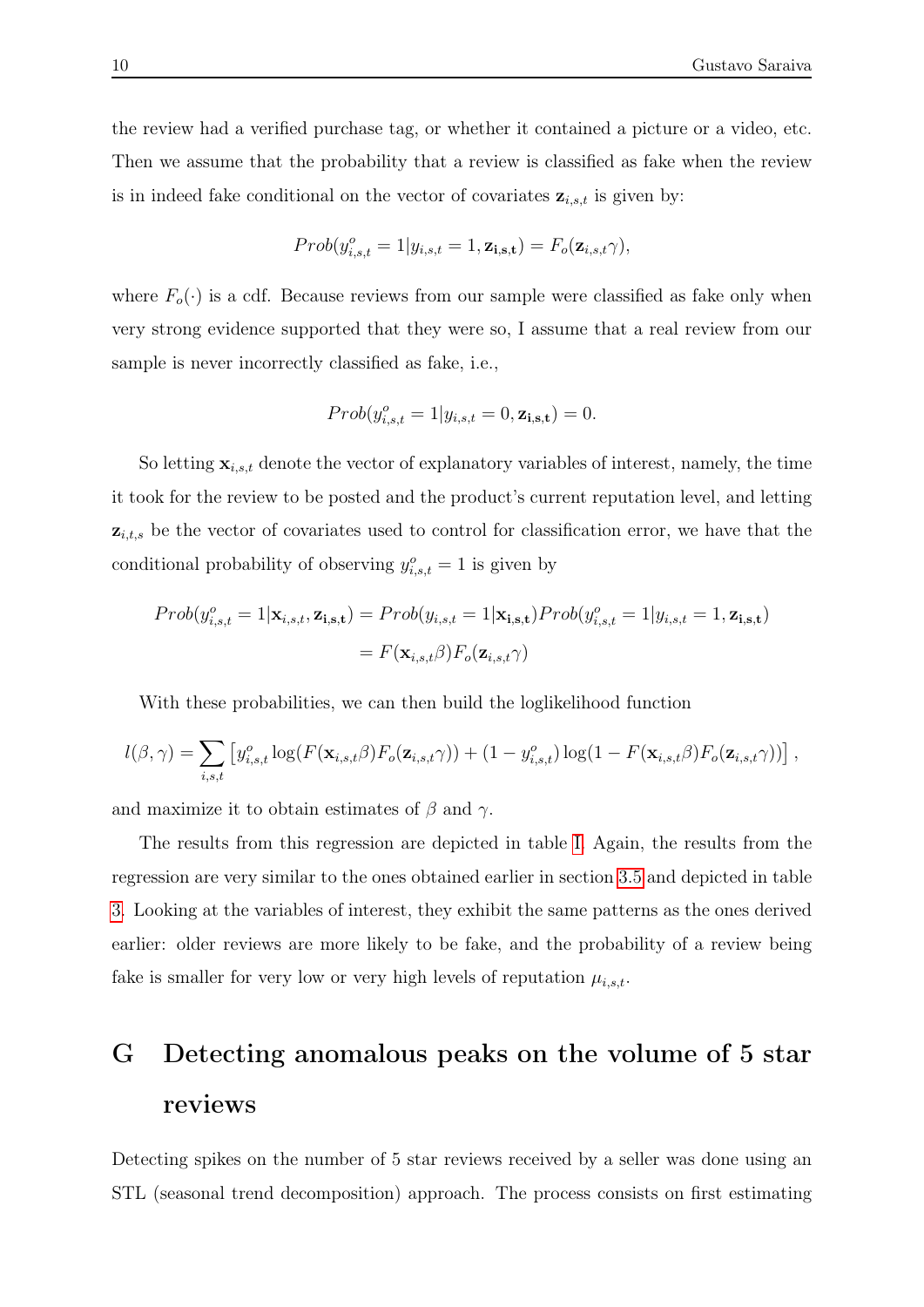<span id="page-10-0"></span>

|             | variable                   |             | estimates    |              |
|-------------|----------------------------|-------------|--------------|--------------|
|             | constant                   | $-2.58$     | $-11.34***$  | $1.556***$   |
|             |                            | (1.674)     | (1.0445)     | (0.135)      |
|             | $\tilde{\mu}$              | $27.42***$  | 48.7***      |              |
|             |                            | (6.02)      | (4.1122)     |              |
|             | $\tilde{\mu}^2$            | $-37.86***$ | $-54.85***$  |              |
| $\mathbf x$ |                            | (5.86)      | (4.11)       |              |
|             | time                       | $-0.012***$ | $-0.0136***$ | $-0.0154***$ |
|             |                            | (0.0014)    | (0.00078)    | (0.00098)    |
|             | constant                   | $2.345***$  | $7.969***$   | $2.571***$   |
|             |                            | (0.2995)    | (7.801)      | (0.2833)     |
|             | Dummy for text reliability | $-3.942***$ |              | $-4.147***$  |
|             |                            | (0.26)      |              | (0.2456)     |
|             | Numb. helpful feedback     | $0.03***$   |              | $0.0334***$  |
|             |                            | (0.00495)   |              | (0.004996)   |
|             | Verified Purchase          | $-0.58***$  |              | $-0.85***$   |
| z           |                            | (0.0777)    |              | (0.0785)     |
|             | has images or videos       | $0.573***$  |              | $0.6557***$  |
|             |                            | (0.0994)    |              | (0.0985)     |
|             | Observations:              | 18,440      | 18,440       | 18,440       |
|             | pseudo $R^2$ :             | 0.38203     | 0.1277       | 0.3614       |

Table I: Logit regression after correcting for endogenous classification errors.

the expected number of positive reviews that a seller should receive at a particular day as a function of trend, seasonal effects and covariates. If the estimated prediction was sufficiently distant from the realization of positive reviews on that period, a dummy would classify all the 5 star reviews that the seller received on that day as anomalous.

More precisely, reviews were aggregated on a daily level to create a panel data. Let  $X_{i,t,p,s}$  be the number of 5 stars that a product p from seller s received at date t, during its i'th period since it entered the market (notice that  $t$  is the actual date it received a review, whereas i corresponds to the number of days since that product got its first review).  $X_{i,s,p,t}$  was regressed against its lagged components, trend, seasonal dummies,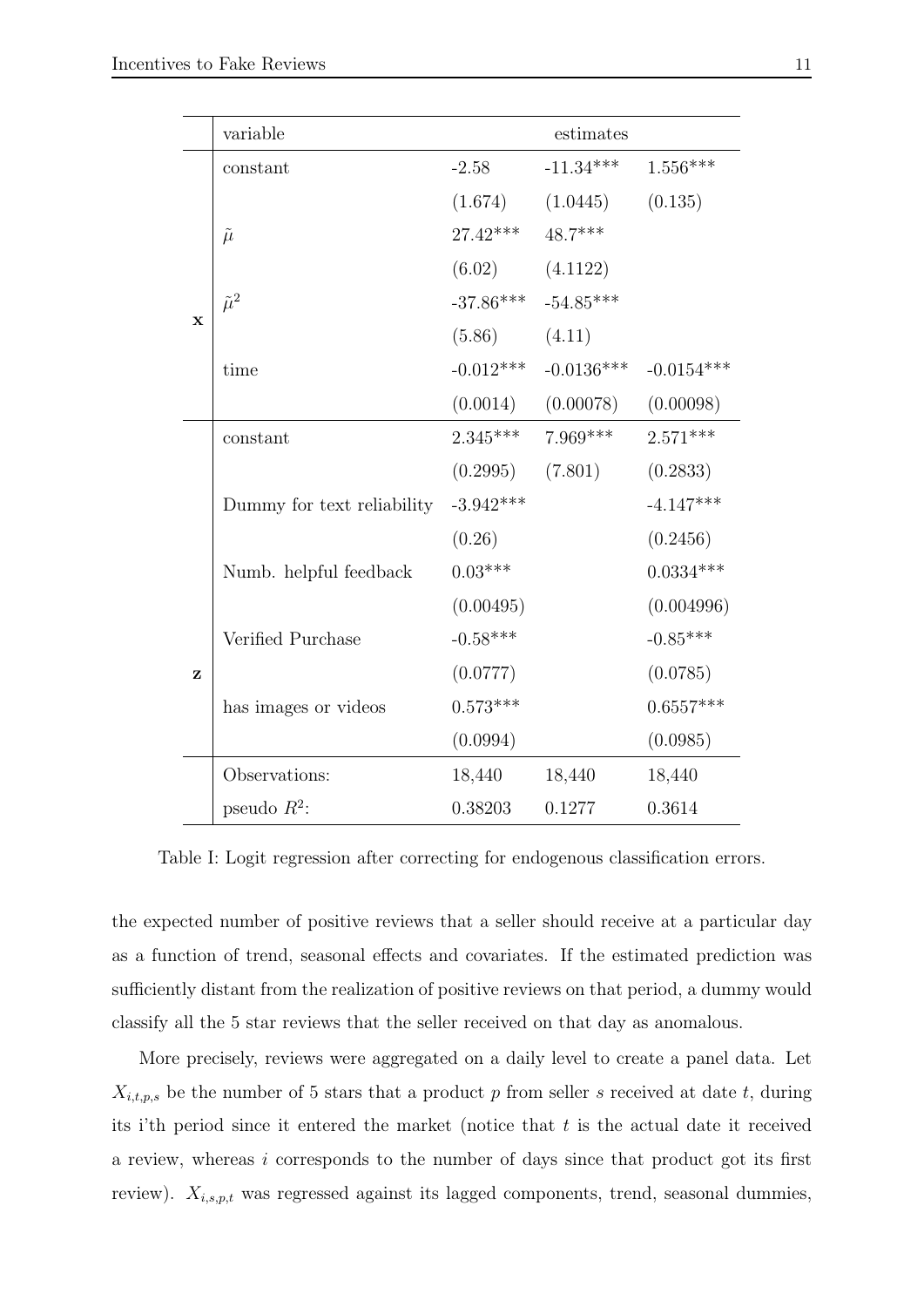and seller fixed effect, likewise:

$$
X_{i,t,p,s} = \beta_0 X_{i-1,t-1,p,s} + \beta_1 t + \beta_2 t^2 + \sum_{j=1}^{12} \gamma_j D_{j,t} + \varepsilon_{i,t,p,s},
$$

where  $\{D_{j,t}\}_{j=1}^{12}$  are the dummies for the corresponding month,<sup>[5](#page-11-1)</sup> and  $\varepsilon_{i,t,p,s}$  is an iid random term.

After estimating the model using OLS, it was determined that if a residual term was 3 standard deviations above or below the average residual, then that day for the corresponding seller would be flagged as anomalous, in which case all the 4 and 5 star reviews that the seller received on such days would be flagged as fake.<sup>[6](#page-11-2)</sup>

## <span id="page-11-0"></span>H Alternative database

As mentioned at the beginning of section [3,](#page-0-0) the database collected from sellers who were either caught soliciting fake reviews or were flagged by users for their involvement in suspicious activity may suffer from selection bias. Indeed, by focusing the analysis on those sellers, the resulting sample may end up with an overrepresentation of fake reviews, which could then affect the resulting estimates from the regressions. Moreover, restricting the analysis to those sellers may limit the overall sample size, as manually finding suspicious sellers is a tedious and time consuming process. And finally, the resulting dataset is highly heterogenous, as it includes several different types of products, ranging from cheap electronic devices to children's toys, which can lead our model to be misspecified.

To address these issues, I collected a separate dataset comprised exclusively of wireless headsets sold at Amazon, not targeting any seller in particular from such category throughout the sampling process. The reason I chose wireless headsets is because one can find evidence in the news that fake reviews on those products are prolific on Amazon, thus making the analysis for this market niche economically relevant.[7](#page-11-3) The dataset was then used to estimate regressions similar to the ones presented in section [3.5.](#page-0-0)

The dataset is comprised of 278,829 reviews from 1,134 different headphone products. So sellers on average received approximately 246 reviews, which is significantly higher

<span id="page-11-2"></span><span id="page-11-1"></span><sup>&</sup>lt;sup>5</sup>Similar results were obtained by replacing those dummies by weekly dummies.

 $64$  star reviews were also flagged as fake during anomalous periods to account for the fact that sellers

<span id="page-11-3"></span>may try to avoid detection by adding some 4 star reviews into their mix of fraudulent reviews.

<sup>&</sup>lt;sup>7</sup>See for instance *[How merchants use Facebook to flood Amazon with fake reviews \(The Washington](https://www.washingtonpost.com/business/economy/how-merchants-secretly-use-facebook-to-flood-amazon-with-fake-reviews/2018/04/23/5dad1e30-4392-11e8-8569-26fda6b404c7_story.html?utm_term=.a4d408b795e6)*) [Post, April 23, 2018\)](https://www.washingtonpost.com/business/economy/how-merchants-secretly-use-facebook-to-flood-amazon-with-fake-reviews/2018/04/23/5dad1e30-4392-11e8-8569-26fda6b404c7_story.html?utm_term=.a4d408b795e6).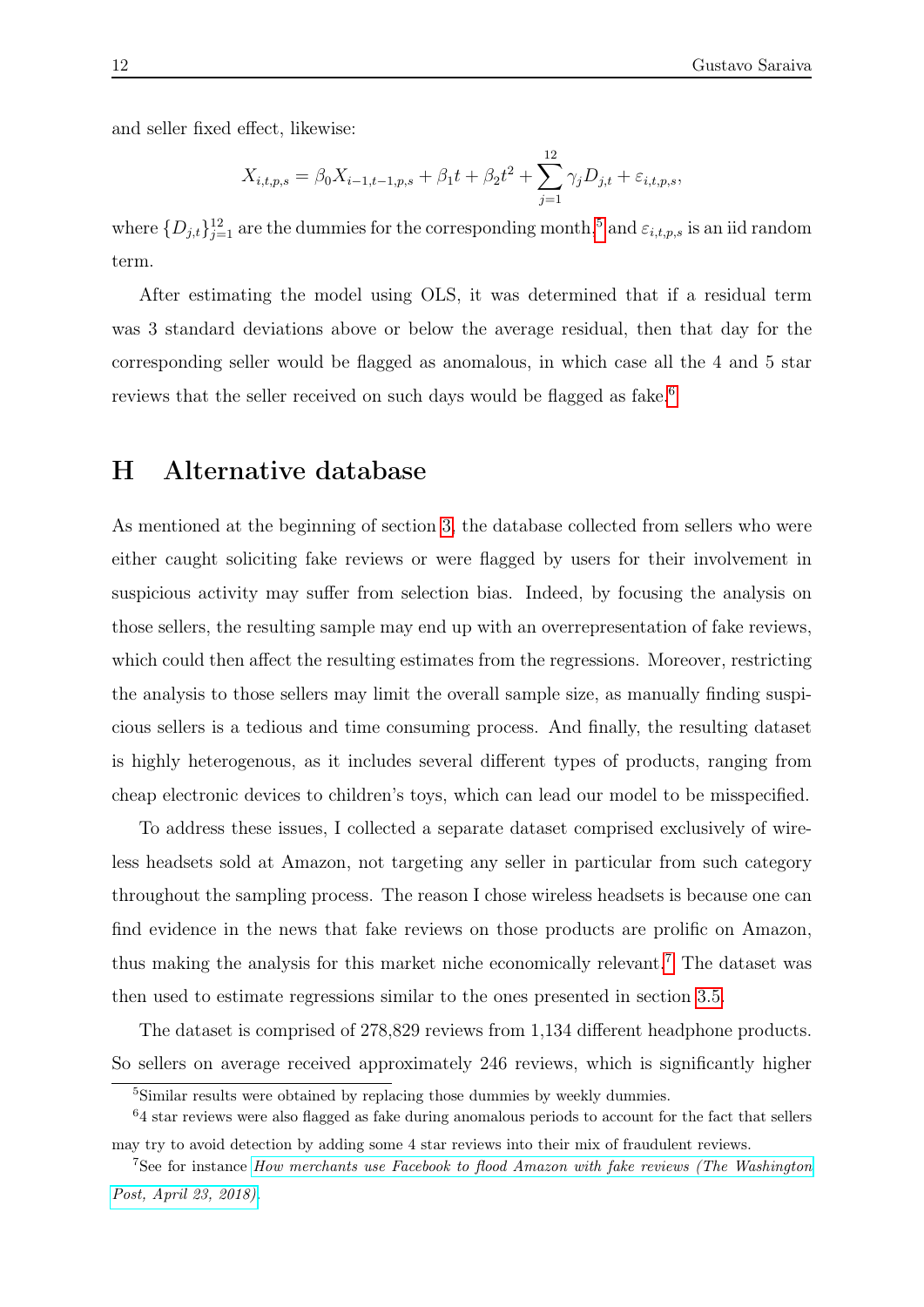than the 109 average number of reviews from the previous sample. But this can be partially explained by the fact that this sample contains a higher volume of positive unverified purchase reviews, as depicted in table [II](#page-12-1) below:

<span id="page-12-1"></span>

|                              |         |         | All Reviews Verified Purchase Unverified Purchase |
|------------------------------|---------|---------|---------------------------------------------------|
| Number of Reviews            | 278,829 | 178,187 | 100,642                                           |
| $\frac{1}{6}$ 5 star reviews | 73\%    | $61\%$  | $93\%$                                            |

Table II: Descriptive statistics of the wireless earphone sample.

From the table, one can also notice the striking difference between the percentage of 5 stars among verified vs non verified purchases. The high volume of five stars unverified purchases is an early indication that review manipulation in this sample is even more pronounced than in the previous one.

Regarding the distribution of stars, they are similar for both samples as depicted in figure [IV.](#page-13-0) This J shaped configuration of reviews, with most reviews being either highly positive or highly negative, with the great majority being highly positive, is actually quite common in different platforms (?). The wireless headphone dataset has, however, disproportionally more positive reviews, which is mainly attributed to its high volume of 5 star unverified purchase reviews.

#### <span id="page-12-0"></span>H.1 Fake review detection

Because we do not have prior evidence that a generic seller from this new dataset solicited fake reviews through other platforms such as facebook or Rapidworkers, I no longer employ criterion number [II](#page-12-2) presented in section [3.2](#page-0-0) to detect fake reviews. Instead, I rely on the following criteria:

- <span id="page-12-2"></span>I) If two different reviews were sufficiently similar to one another in terms of their text Jaccard similarity index, and the reviews in question had more than 10 words, and they were both from products in which fake review solicitation happened in the same online platform, then those reviews were classified as fake.
- II\*\*) If a positive reviewer was posted during a day with an anomalously high volume of positive reviews, it was classified as fake. Details are presented in section [G](#page-9-0) from this appendix.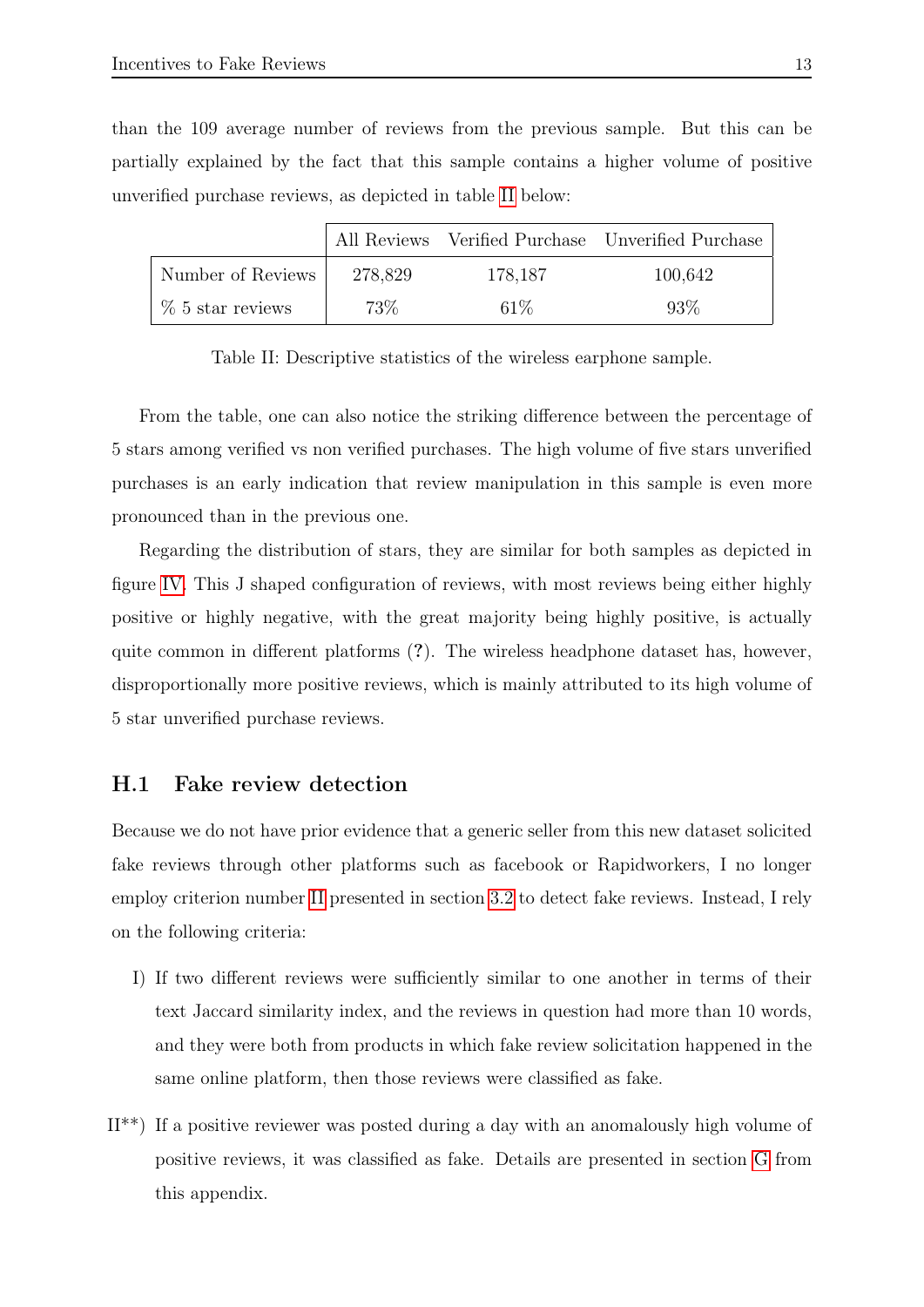<span id="page-13-0"></span>

Figure IV: Histogram of the number of stars per sample. The bars in blue correspond to the sample of wireless earphone products, whereas the one in orange corresponds to the sample described in section [3.1](#page-0-0) generated by targeting suspicious products that were either soliciting reviews in online platforms, or were flagged as suspicious on Amazon forums.

While the first criterion was already employed in the previous sample, criterion  $II^{**}$ ) is new and exploits the fact that this sample exhibits several anomalous busts in the volume of positive reviews received by certain products, as depicted in figure [V.](#page-14-1) The figure displays the number of 5 star reviews received by 2 different products throughout time. From the figure, it is evident that most of the positive reviews from these products were concentrated around a few days. Moreover, more than 99% of those reviews were 5-star unverified purchase reviews, thus adding evidence that they were most likely fake. So adding detection criterion  $II^{**}$ ) enables the identification of a large volume of fake reviews that would not have been detected otherwise by criterion I) alone.

Table [III](#page-14-2) below describes the proportion of reviews in the sample that were classified as fake following those two criteria. Comparing it with table [2](#page-0-0) from the main article, we observe that this sample has an even higher proportion of fake reviews, especially among unverified purchase reviews, representing a striking 89% of those.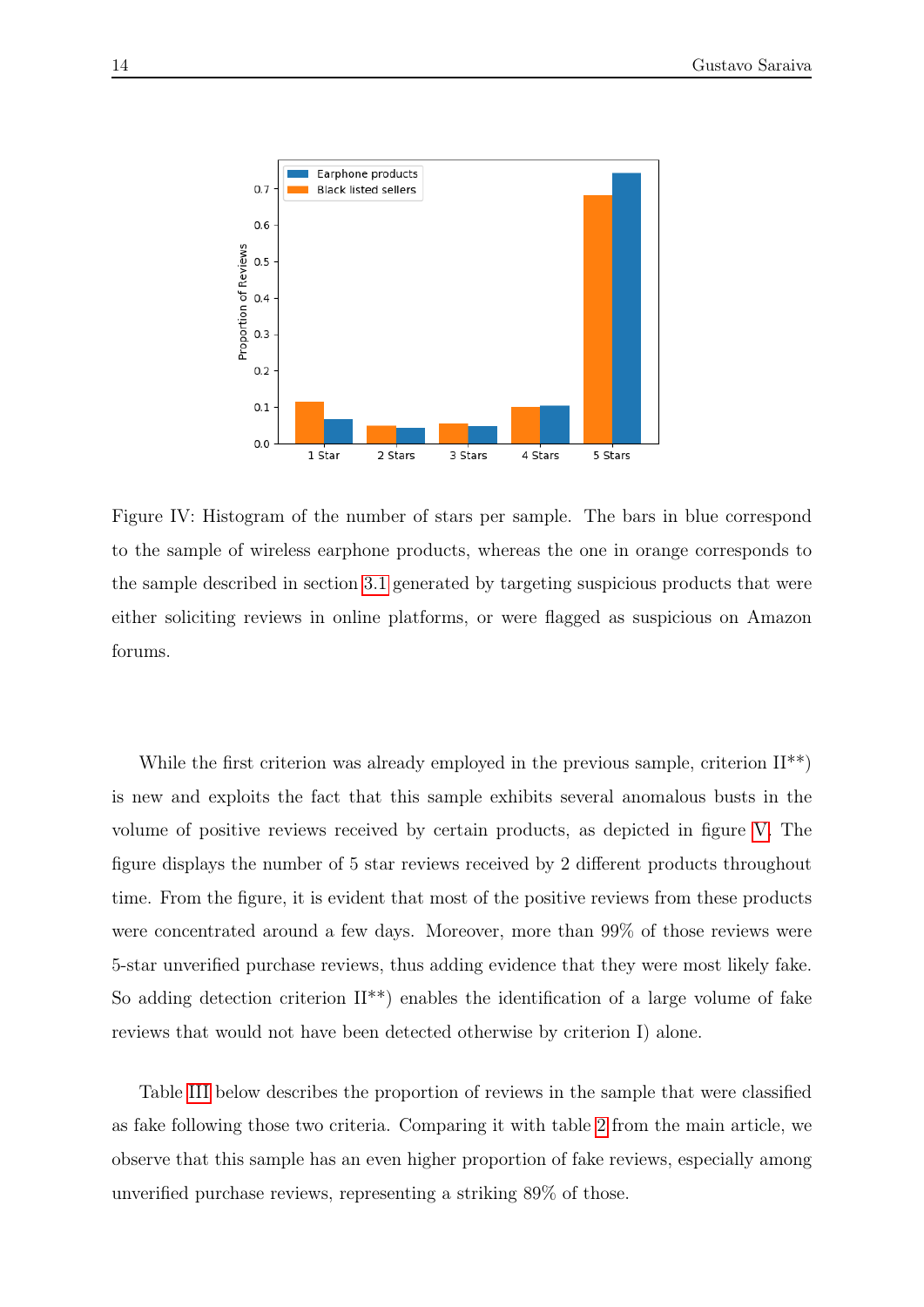<span id="page-14-1"></span>

Figure V: Number of 5 star reviews received by a couple of products per day. Product 1 is no longer sold at Amazon, perhaps because Amazon detected suspicious activity surrounding its reviews and thus had the product removed. Regarding product 2, as I write this on May 16, 2019, though it is still sold on Amazon, all its positive reviews (4 and 5 stars) have been removed.

<span id="page-14-2"></span>

|                                      |         |        | All Reviews Verified Purchase Unverified Purchase |
|--------------------------------------|---------|--------|---------------------------------------------------|
| $\%$ fake among 4 and 5 star reviews | 43\%    | $10\%$ | 89%                                               |
| $\%$ fake among 4 star reviews       | $9.4\%$ | 8.9%   | 15\%                                              |
| $%$ fake among 5 star reviews        | 48\%    | $11\%$ | 90%                                               |

Table III: Proportion of reviews classified as fake per category for the wireless earphone sample.

#### <span id="page-14-0"></span>H.2 Regressions

Table [IV](#page-15-0) reports the results from logit regressions. The results are mostly similar to the ones obtained with the previous sample, except for the coefficients of reputation, which are occasionally statistically insignificant due to multicollinearity between this variable and the verified purchase dummy.

But regarding the time variable, all regressions consistently indicate that fake reviews are more pronounced at the initial stages following a seller's entrance (or potentially reentrance) into the market.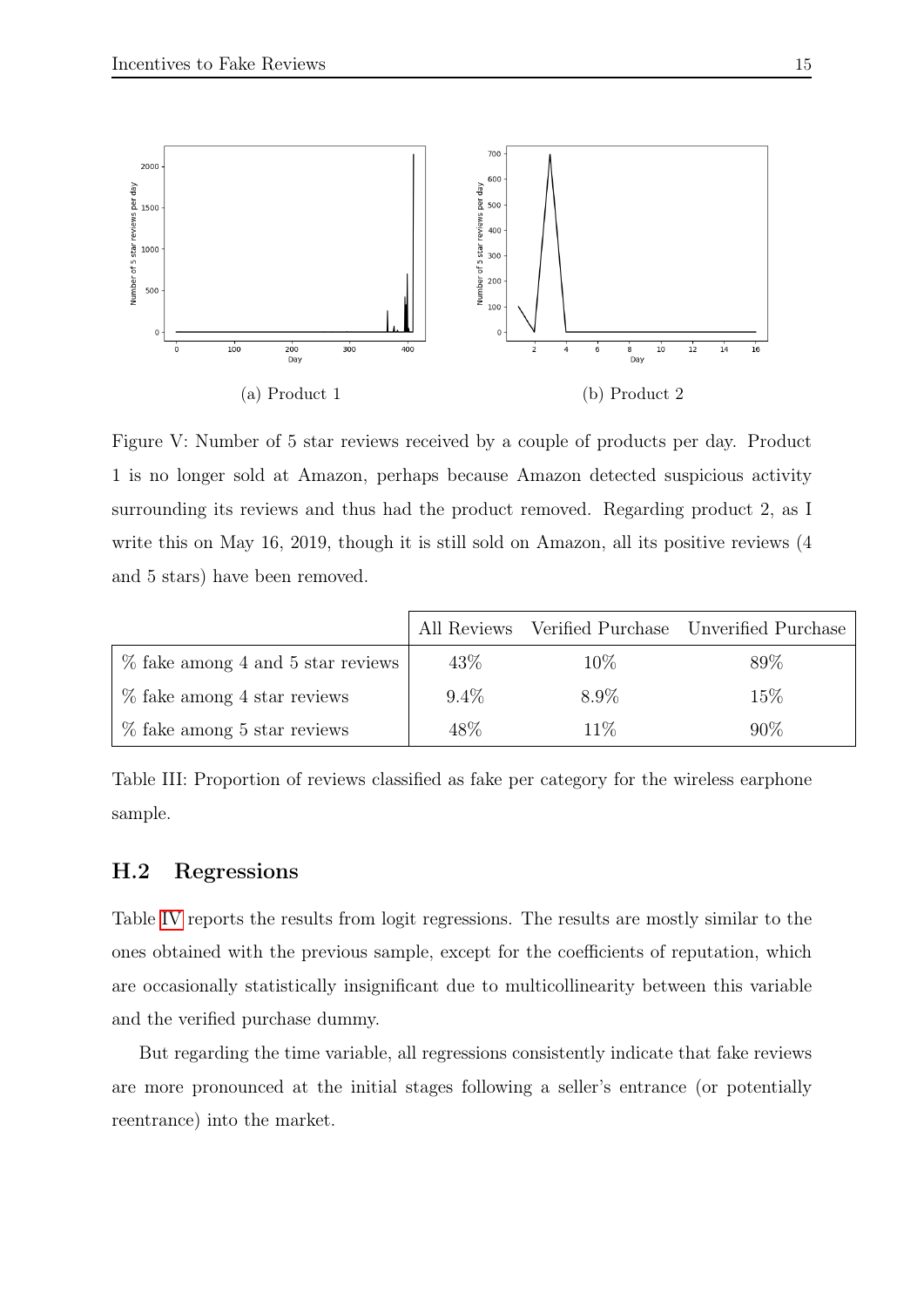<span id="page-15-0"></span>

|                                      | Dependent variable:      |                                         |                                 |                                  |  |
|--------------------------------------|--------------------------|-----------------------------------------|---------------------------------|----------------------------------|--|
|                                      | $y = 1$ (review is fake) |                                         |                                 |                                  |  |
|                                      |                          | $\left( 2\right)$                       | $\left(3\right)$                | $\left(4\right)$                 |  |
| Constant                             | $3.4366***$<br>(0.051)   | $-2.411***$<br>$(4.315e-02)$            | $-1.428***$<br>$(4.38e-02)$     | $3.469***$<br>$(1.795e-02)$      |  |
| $\mu$                                | $-0.226$<br>(0.171)      | $9.955^{\ast\ast\ast}$<br>$(1.526e-01)$ | $10.13***$<br>$(1.545e-01)$     |                                  |  |
| $\mu^2$                              | $0.541***$<br>(0.164)    | $-9.724***$<br>$(1.413e-01)$            | $-9.947***$<br>$(1.45e-01)$     |                                  |  |
| time                                 | $-0.0032***$<br>(0.0001) | $-5.759e-03***$<br>$(8.578e-05)$        | $-5.581e-03***$<br>$(8.81e-05)$ | $-2.999e-03***$<br>$(9.556e-05)$ |  |
| Dummy for text reliability           | $-1.695***$<br>(0.016)   |                                         | $-1.317***$<br>$(1.05e-02)$     | $-1.694***$<br>$(1.610e-02)$     |  |
| Numb. helpful feedback               | $0.0016***$<br>(0.0003)  |                                         | $-4.543e-03***$<br>$(5.43e-04)$ | $1.594e-03***$<br>$(2.958e-04)$  |  |
| Verified Purchase                    | $-4.306***$<br>(0.0155)  |                                         |                                 | $-4.294***$<br>$(1.508e-02)$     |  |
| Has images or videos                 | $-0.291***$<br>(0.039)   |                                         | $-1.703***$<br>$(3.27e-02)$     | $-2.914e-01***$<br>$(3.857e-02)$ |  |
| Observations                         | 201,393                  | 201,393                                 | 232,176                         | 232,176                          |  |
| Log Likelihood                       | $-72,584.41$             | $-148,141.1$                            | $-137,984.5$                    | $-72,609.94$                     |  |
| Pseudo $R^2$                         | 0.541782                 | 0.06480051                              | 0.1289179                       | 0.5416209                        |  |
| *p<0.1; **p<0.05; ***p<0.01<br>Note: |                          |                                         |                                 |                                  |  |

Table IV: Simple Logit regressions using the earphone dataset.